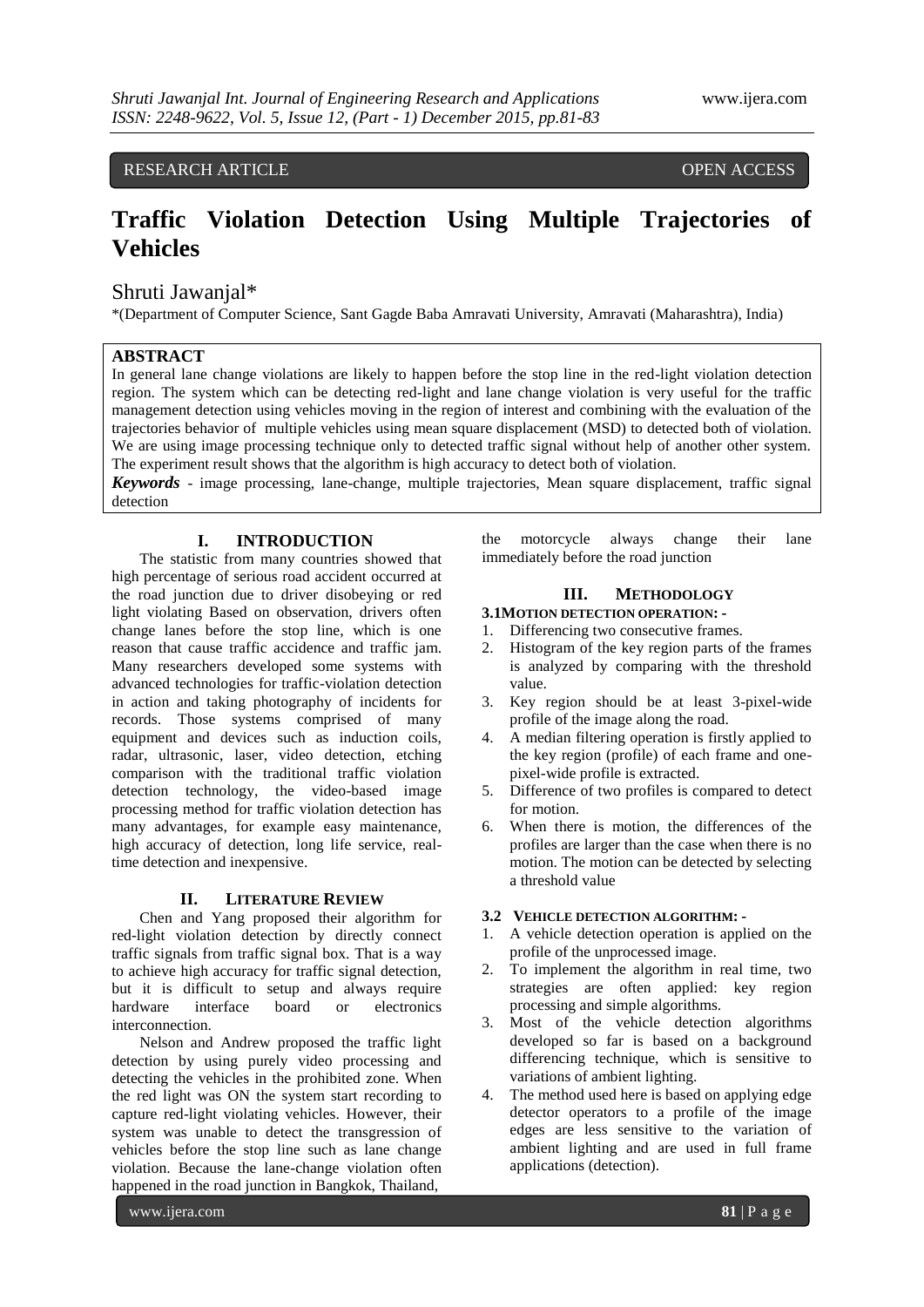- 5. Edge detectors consisting of separable medium filtering and morphological operators, SMED (Separable Morphological Edge Detector) are applied to the key regions of the image. (The SMED approach is applied to each sub-profile of the image and the histogram of each subprofile is processed by selecting dynamic leftlimit value and a threshold value to detect vehicles.
- 6. SMED has lower computational requirement while having comparable performance to other morphological operators
- 7. SMED can detect edges at different angles, while other morphological operators are unable to detect all kinds of edges.

#### **3.4 TRAFFIC MOVEMENTS AT JUNCTIONS (TMJ)**

- 1. Measuring traffic movements of vehicles at junctions such as number of vehicles turning in a different direction (left, right, and straight) is very important for the analysis of cross-section traffic conditions and adjusting traffic lights.
- 2. Previous research work for the TMJ parameter is based on a full-frame approach, which requires more computing power and, thus, is not suitable for real-time applications. We use a method based on counting vehicles at the key regions of the junctions by using the vehicledetection method [3].
- 3. The first step to measure the TMJ parameters using the key region method is to cover the boundary of the junction by a polygon in such a way that all the entry and exit paths of the junction cross the polygon. However, the polygon should not cover the pedestrian marked lines. This step is shown in the figure given below.
- 4. The second step of the algorithm is to define a minimum numbers of key regions inside the boundary of the polygon, covering the junction.



Fig 1. An overview of a purely video processing for red-light violation Detection system

#### **V. CONCLUSION**

The proposed method shows high performance in terms of accuracy for violation detection and computation complexity since the system can be perform in the real-time. The algorithm can be detecting traffic light signal using purely video processing with high accuracy and it showed high performance red-light and lane-change violations detections. In order to reduce computation time, motion detection operation is applied on all subprofiles while the vehicle detection operation is only used when it is necessary.

#### **VI. Acknowledgements**

I would like to thank my guide Prof. P. K. Agrawal for motivating us in doing such kind of real time projects.

#### **REFERENCES**

- [1] Fathy M, Siyal M Y,"An image detection technique base on morphological edge detection and background difference for real-time traffic analysis [J],"*Pattern Recognition Letters.*1995, 16(12): 1 3211 330
- [2] monitoring system," IEEE Trans. on Intelligent Transportation Systems, Vol. 1, Issue 2, pp 119-130, 2000
- [3] Nelson H.C. Yung and Andrew H.S. Lai, "An effective video analysis method for detecting red-light runners,"*IEEE transectewionon vehicular technology,*  vol.50,no.4, pp 1074-1084,2001.
- [4] V. Kastrinaki, M. Zervakis, and K. Kalaitzakis, "A survey of video processing techniques for traffic Applications,"*Image*